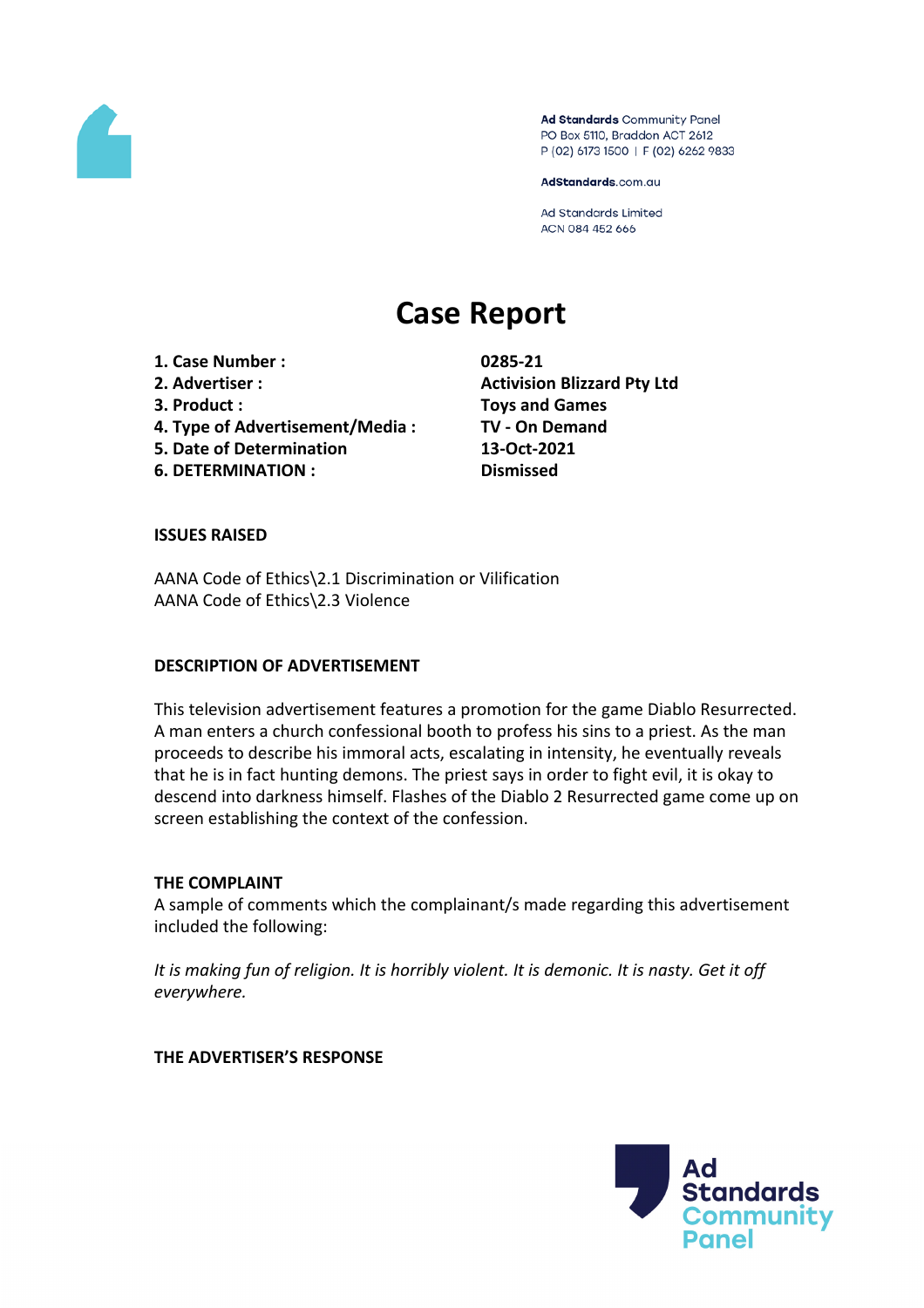

Comments which the advertiser made in response to the complainant/s regarding this advertisement include the following:

*We do not believe that the advert cited breaches the AANA Code of Ethics in any way. We have set out below the reasons why we feel this isn't a breach of each sub-section of section 2 of the Code, starting with the two sub-sections specifically called out in the complaint.*

*2.1 – There is no indication in the ad of any discrimination or adverse feeling to a specific religion or religion in general (or any other characteristic listed in the clause). While it is set in a confessional for dramatic effect, there is also no suggestion that the individual is expressing the thoughts he discussed because he himself is religious, and no connection is made between any religion and a propensity to violence. The individual depicted in the role of a confessor does not in any way encourage the individual making his confession.*

*2.3 – The ad does not depict violence, the characters only discuss it. Even that discussion makes clear, within a few seconds, that any violence is against fictional demons, not human beings, and there is no suggestion that the individual confessing is encouraging anyone else to participate in violence. The discussion of violence in a fantasy setting is relevant in relation to the game. While we believe that use of violent gameplay would be justifiable in the context of the game's rating and the ad's targeting, there is no gameplay depicted.*

*2.2 and 2.4 – There is no use of sexual appeal in the ad so we do not believe these sections apply.*

*2.5 – The language used in the ad is not explicit and the ultimate meaning (that the individual intends to play a game in which he kills demons) is clear from the script to an individual of the target age for the ad.*

*2.6 – There is no material in the ad which would be counter to health and safety.*

*2.7 – The ad is clearly and ad as demonstrated by the final shot, which includes the title of the game being advertised.*

*Additional Information and Background*

*The complaint states that the ad was viewed on Free to Air TV. What we believe the consumer was actually watching was online only video, broadcast live through an app accessed on a smart TV, as this advert has not been CAD rated and we have not placed it on Free to Air TV in Australia to date. The relevant network app, which requires login to use, has a targeting layer applied to the ad which ensures it is only displayed to Males ages 25 and over. Given that the consumer confirmed that she was female aged, 40-54 we assume that she has logged into the app using the account of a 25+ year old male. We'd note that, because the ad does not have a CAD rating, Network 9*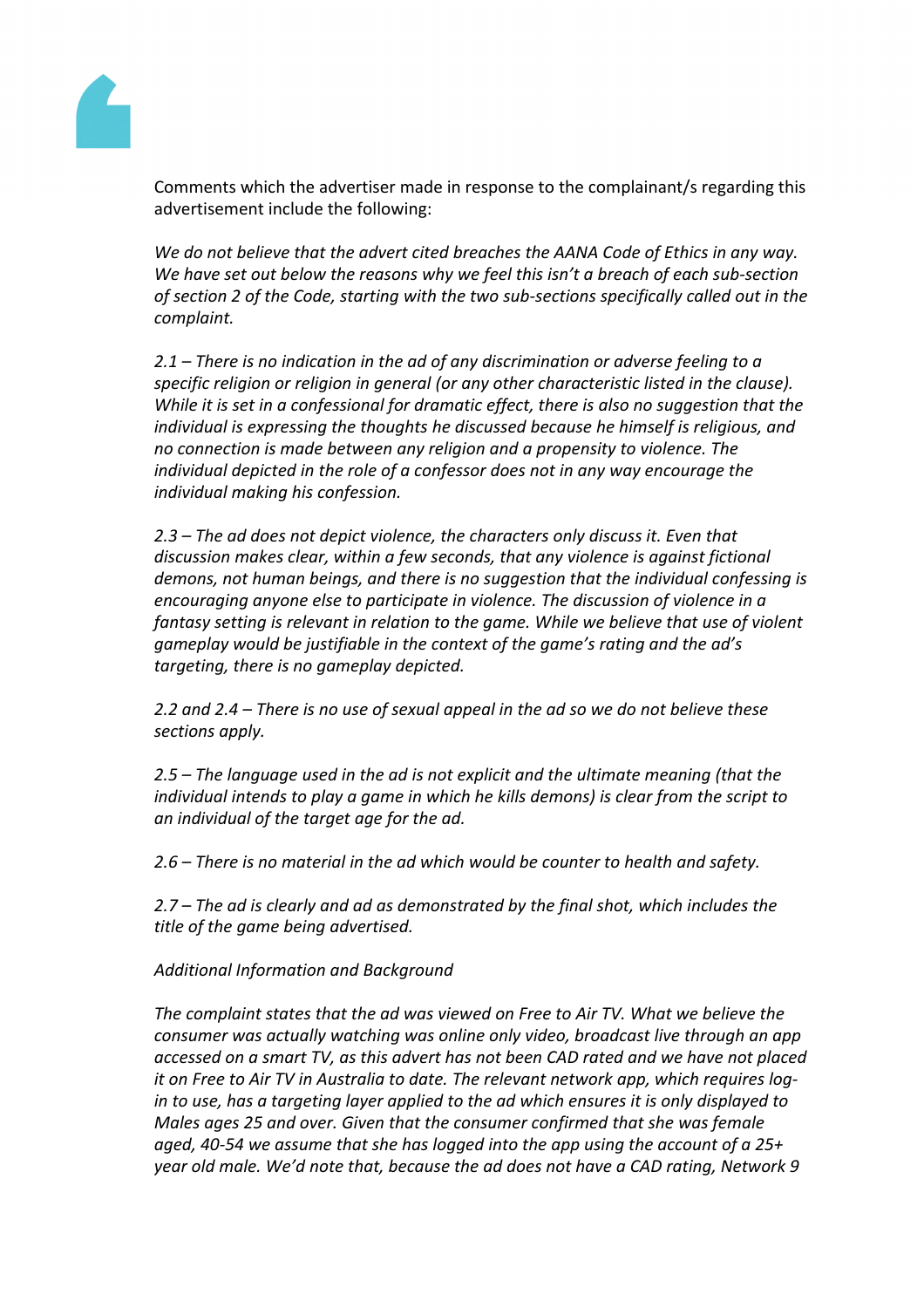

*(which displayed the ad) reviewed and approved it for use with the relevant demographic prior to broadcast.*

*Given the age targeting of the ad, we do not think that the AANA Code of Advertising and Marketing Communications to Children apply here and as such haven't addressed them in detail. As the ad does not relate to food, beverages or wagering, we have also not addressed terms of the sections of the Code applicable to those advertisements.*

## **THE DETERMINATION**

The Ad Standards Community Panel (Panel) considered whether the versions collectively forming this advertisement breaches Section 2 of the AANA Code of Ethics (the Code).

The Panel noted the complainant's concern that the advertisement is making fun of religion and is violent.

The Panel viewed the advertisement and the noted advertiser's response.

**Section 2.1: Advertising or Marketing Communication shall not portray people or depict material in a way which discriminates against or vilifies a person or section of the community on account of race, ethnicity, nationality, gender, age, sexual preference, religion, disability, mental illness or political belief.**

The Panel noted the AANA Practice Note which provides guidance on the meaning of: Discrimination - unfair or less favourable treatment Vilification - humiliates, intimidates, incites hatred, contempt or ridicule Religious views - a person's belief or non-belief in a faith or system of worship

# **Does the advertisement portray material in a way which discriminates against or vilifies a person on account of religion?**

The Panel noted that in order to find a breach of Section 2.1 it would need to determine that the advertisement depicted material in a manner that was unfair or less favourable or humiliating or inciting ridicule of a person or section of the community, because of, in this case, religion.

The Panel considered that although the advertisement depicts a man in a confessional box it is not identifying a particular religion. The Panel considered that overall the advertisement is not showing a religion in a negative light, or suggesting that people who follow a particular religion should be thought less of.

The Panel acknowledged that people of the Christian faith may not like the use of the confessional box in the advertisement however considered that the content of the advertisement itself does not humiliate, intimidate or incite hatred, contempt or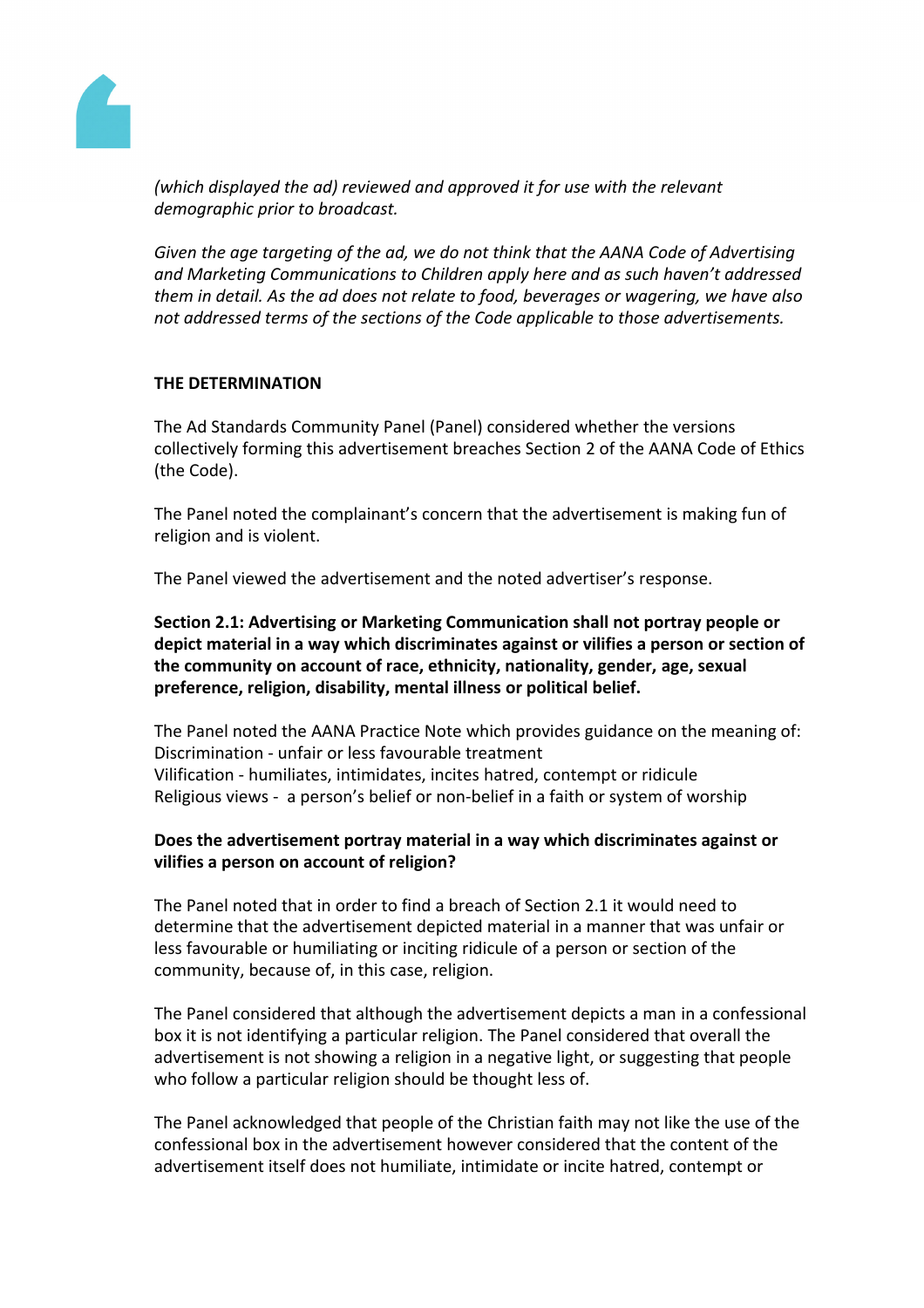

ridicule of Christian people nor does it suggest treatment of Christian people in an unfair or less favourable manner.

## **Section 2.1 conclusion**

Finding that the advertisement did not portray material in a way which discriminates against or vilifies a person or section of the community on account of religion, the Panel determined that the advertisement did not breach Section 2.1 of the Code.

# **Section 2.3 Advertising or Marketing Communications shall not present or portray violence unless it is justifiable in the context of the product or service advertised.**

The Panel noted the Practice Note for this section of the Code which states "Graphic depictions of violence or a strong suggestion of menace have been found to present violence in an unacceptable manner especially when visible to a broad audience which includes children. For example, advertising for violent or horror movies, tv shows or video games should take care not to include images that give the impression that a character has just committed violence against someone (for example, a weapon with dripping blood), was the victim of violence (for example, freshly severed limbs) or is about to commit violence against someone (for example, gun aimed directly at a person or the viewer) where there is a broad audience which includes children".

# **Does the advertisement contain violence?**

The Panel noted that there is no particular music or sound in the advertisement other than the men speaking and a louder sound when the scene flashes from the confessional box. The Panel noted that the men are speaking about one wishing to commit violent acts. The Panel noted that the imagery of the advertisement does contain a very brief depiction of fire and a demonic creature however noted that the majority of the advertisement simply shows the man in the confessional. The Panel noted there are no depictions of blood or violent acts. The Panel considered that although there is limited actual violence in the advertisement the theme of the advertisement is one of violence.

# **Is the violence portrayed justifiable in the context of the product or service advertised?**

The Panel noted that the advertised product is a video game titled 'Diablo Resurrected' which is rated MA15+. The Panel noted that the game contains violent action sequences and graphic imagery.

The Panel considered that the scenes in the advertisement showing fire and a demonic creature are highly stylised and do not show any blood or graphic imagery and that the scene is two seconds long in a 30 second advertisement.